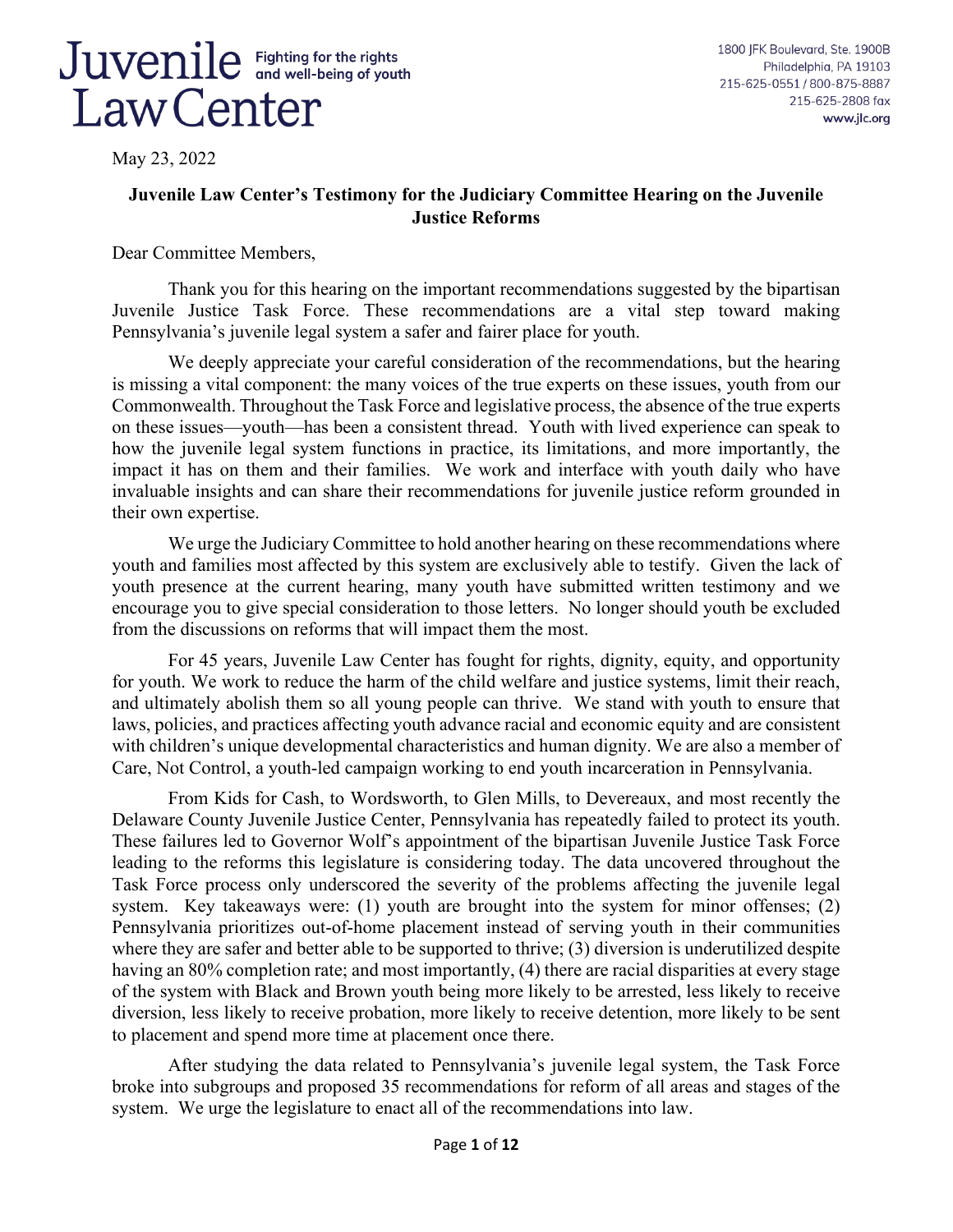We appreciate that several of the Task Force recommendations have already been introduced as legislation. We write here to urge the legislature; (1) strengthen some of the proposed legislation; and (2) introduce new legislation on key issues including:

- **a. Recommendation 9 limiting direct file;**
- **b. Recommendation 15 limiting out-of-home placement;**
- **c. Recommendation 14 limiting the use of pre-adjudication detention;**
- **d. Recommendation 8 raising the minimum age of juvenile court jurisdiction;**
- **e. Recommendation 13 increasing the use of pre-petition diversion; and**
- **f. Recommendation 10 eliminating fines and fees.**

For more information on any of the issues discussed below, please contact Malik Pickett at [mpickett@jlc.org.](mailto:mpickett@jlc.org) Juvenile Law Center and Care, Not Control are happy to help draft legislation, or comment on existing legislative language for any of the juvenile justice provisions.

## **Introduced Legislation**

## **SB 1226-Standardized Expungement**

Individuals with juvenile records face enormous consequences including barriers to obtaining employment, housing, public benefits, and post-secondary educational opportunities. These negative consequences have a disparate impact on Black and Brown youth who are far more likely to be arrested and incarcerated than white youth.<sup>[1](#page-8-0)</sup> We support the legislation that has been introduced to encompass Recommendation 21.[2](#page-8-1)

**Juvenile Law Center Proposal:** The legislation reduces the waiting period for expunging misdemeanors from five years to two years. We recommend that the same should be done for felonies. Misdemeanor offense records for youth are not publicly available and do not usually show up on background checks. However, most felony records are publicly available and appear on background checks, creating significant hurdles for youth that are no longer under court supervision and looking for jobs, housing, etc. For this legislation to have an appreciable impact on the lives of youth in Pennsylvania, the waiting period for expungement of felonies should be shortened.

Additionally, we support the move toward automatic expungement procedures present in the legislation but question the proposed structure of requiring chief juvenile probation officers in counties to notify the courts to initiate expungement procedures. This process requires the creation of new technology to administer. A better process would be to utilize the existing 2018 Clean Slate record sealing process where the Administrative Office of the Courts runs a monthly algorithm that identifies cases eligible for expungement. A similar process should be used in the juvenile system to effectuate expungements for youth.

## **SB 1227-Amending Goals of Human Services Code**

This legislation amends the purpose clause of the Human Services Code and does not substantively impact youth rights within the juvenile or adult legal system.<sup>[3](#page-8-2)</sup> To ensure an adequate focus on providing needed services to youth in their homes and families, we recommend an additional provision encouraging the development of services and programming to prevent entry into placement and to support young people in their homes and communities.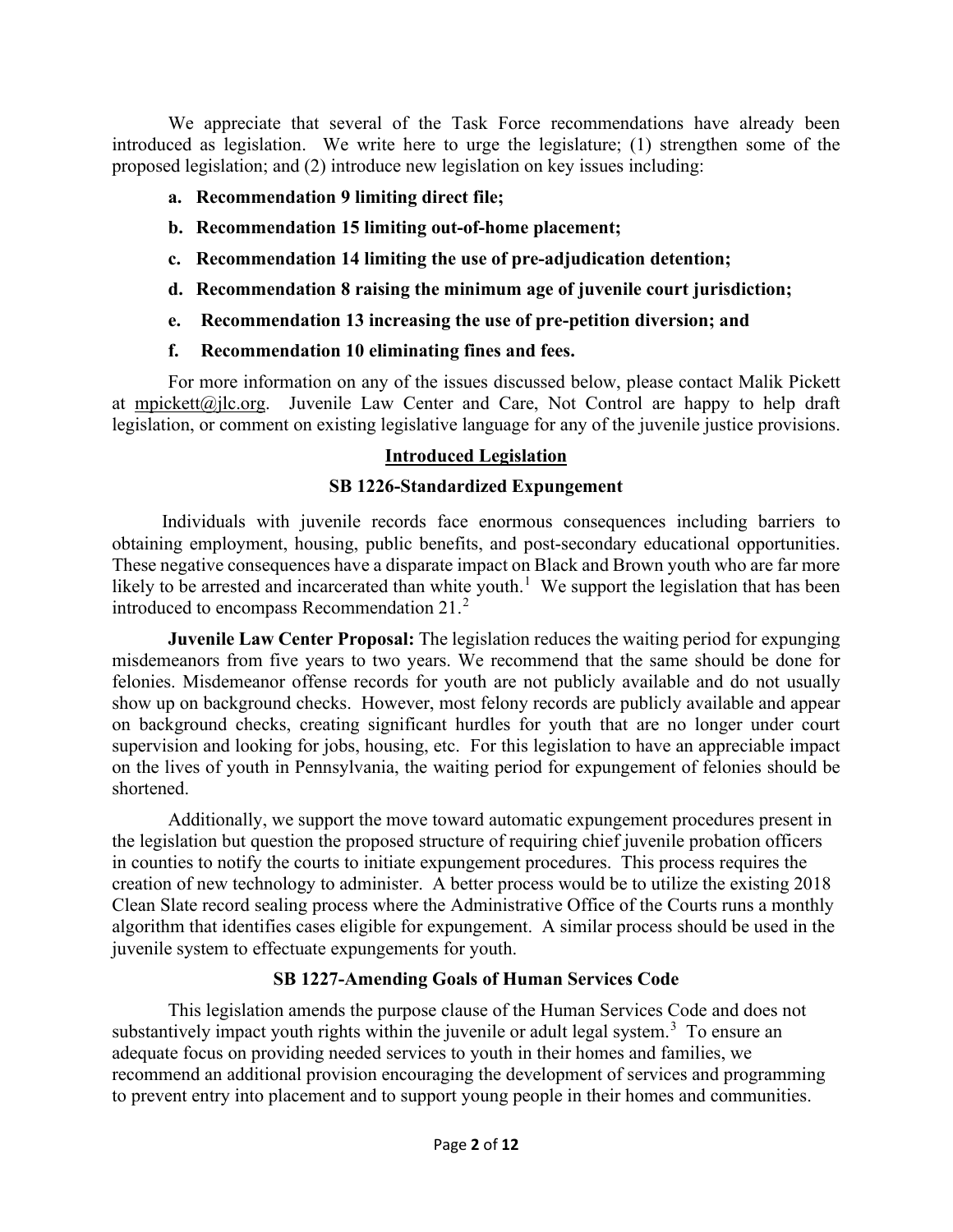We also encourage additional language to clarify that interventions in both systems should be developmentally appropriate; equitable along lines of race and ethnicity, gender, economic status, LGBTQ identity, and disability; and trauma-informed.

#### **SB 1228-Frequency of Disposition Review Hearings**

In Pennsylvania, youth are sent to placements for an indeterminate amount of time but are subject to review hearings in which judges can release youth from incarceration. SB 1228 increases the frequency of disposition review hearings from every nine months to every three months.[4](#page-8-3)

 **Juvenile Law Center Proposal:** We support increasing the frequency of disposition review hearings, but in our experience disposition review hearings are pro forma or skipped entirely and will not have an appreciable impact. Judges will still have the same discretion to keep youth in incarceration, so youth will continue to remain incarcerated unnecessarily when they could be released. To impact meaningful change, we need to reduce the universe of youth that are even sent to placement. For proposals on that, please see our analysis under Recommendations 8, 13, 15.

## **SB 1229-Indigent Youth Defense Funding**

Strong legal representation is crucial for system-involved children. Youth need qualified and zealous attorneys who will advocate on their behalf, demand fair treatment, and hold systems accountable. We witnessed the impact that a lack of counsel can have in the Kids For Cash scandal where youth were routinely appearing before judges without counsel and quickly being sent to placement. Pennsylvania is one of the only states that relies exclusively on local county funding for indigent defense services. Using this system continues to reinforce justice by geography and fails to provide effective representation to all youth. SB 1229 provides that counties should be reimbursed at 50% for indigent youth defense funding.

**Juvenile Law Center Proposal:** We agree that Pennsylvania needs to reform its indigent youth defense funding, but the legislation does not sufficiently impact the current system as it only reimburses counties for indigent youth defense funding. We advocate establishing a statebased funding stream for juvenile defense, such as a statewide office and budget, to ensure adherence to state and national standards of juvenile representation. We also advocate ensuring that compensation rates for these attorneys are adequate to support zealous advocacy supported by full investigation and social work support so there is parity between defense and prosecution.

## **Bills Not Yet Introduced**

## **Recommendation 9-Limiting Direct File**

In Pennsylvania, there are two approaches to charging youth in adult court: direct file through a statutory exclusion from the juvenile justice system, or transfer from the juvenile to the adult system through the transfer process. Under the direct file process, youth who meet certain statutory criteria are automatically excluded from juvenile court jurisdiction and tried in adult court. Under the transfer process, youth 14 or older who are charged with a felony can be transferred from juvenile court to adult court pending a transfer hearing.

Youth charged in the adult system experience severe harms because that system is developmentally inappropriate for youth. Youth in adult facilities are often held in solitary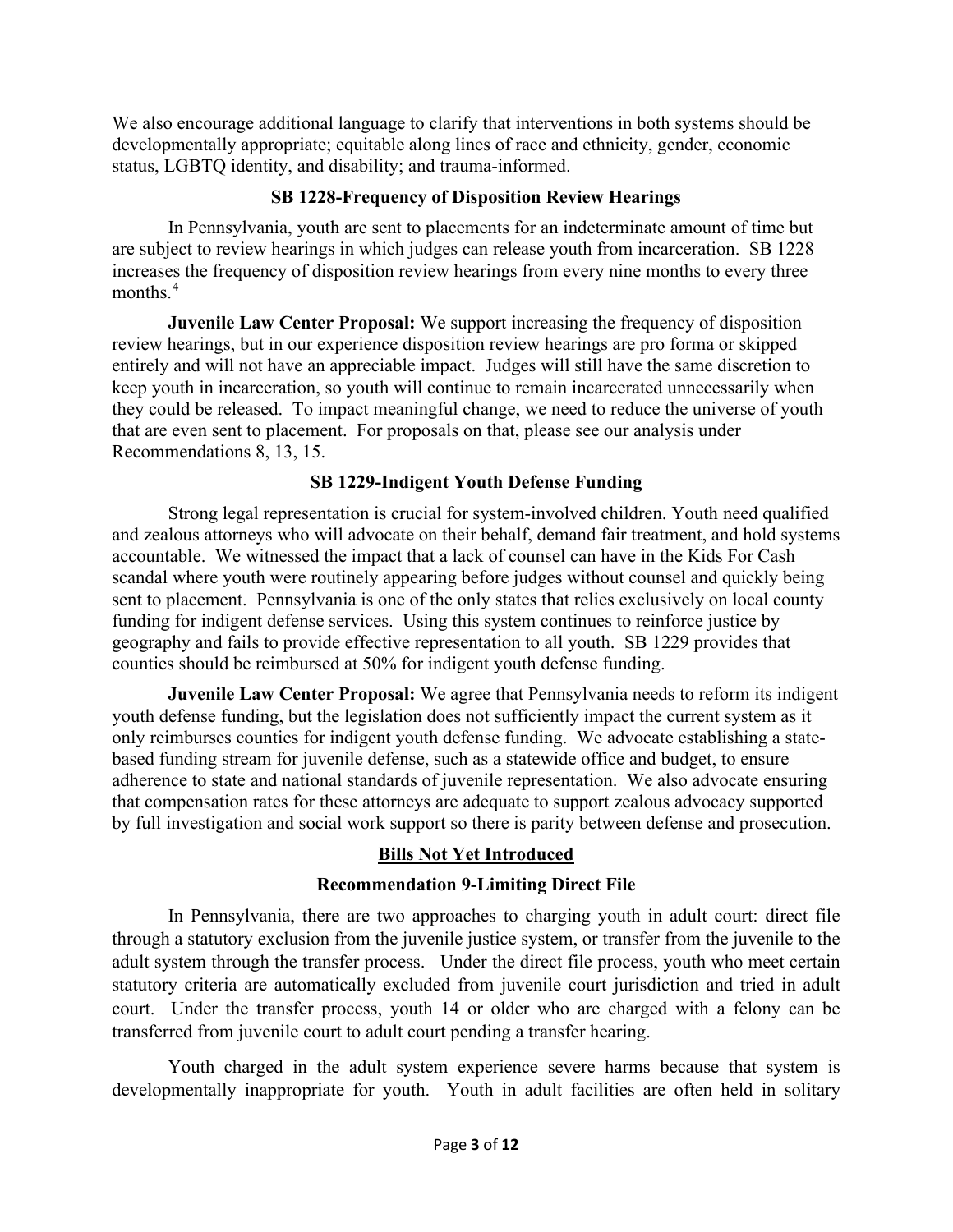confinement and are five times more likely to commit suicide than are youth in juvenile facilities.<sup>[1](#page-3-0)</sup> Youth in the adult facilities also experience developmental disruption. Adult facilities lack the academic, vocational, and social skill building education that youth need. Instead youth learn and see reinforced norms of domination, exploitation, and retaliation.<sup>[2](#page-3-1)</sup> Additionally, youth experience substandard educational services in adult facilities which set youth further behind in reaching their educational and employment goals.<sup>[3](#page-3-2)</sup>

Youth treated as adults also struggle with mental health. One study found that youth in adult prisons have higher rates of psychiatric symptoms than youth housed in youth facilities.<sup>[4](#page-3-3)</sup> Another study found that youth charged in adult court who received a prison sentence had significantly greater odds than those who received a less restrictive sentence to have a psychiatric disorder (74 percent and [5](#page-3-4)7 percent, respectively).<sup>5</sup>

Involvement in the adult criminal justice system also hampers youth rehabilitation while undermining public safety. Youth prosecuted as adults are a third more likely to commit another, more violent crime than youth treated in the juvenile system. [6](#page-3-5) Youth prosecuted as adults also face numerous collateral consequences including an adult criminal record which negatively impact employment, higher education, housing options, military involvement, and voting rights.<sup>[7](#page-3-6)</sup>

**Juvenile Law Center Proposal:** We support Senator Bartolotta's co-sponsorship memo eliminating the direct file process. It is important to note, that eliminating direct file does not prevent a youth from being charged in adult court through the transfer process; it would just require a hearing to be held first.

Given the research on the harms that youth experience in the adult system and because the adult system is developmentally inappropriate for youth, we advocate that Pennsylvania eliminate both the direct file and transfer processes. Eliminating transfer by any process will ensure that youth are served in the juvenile legal system, which was specifically designed for them. Those working in the juvenile legal system have experience working with youth, and the system has more

<span id="page-3-0"></span><sup>&</sup>lt;sup>1</sup> Campaign for Youth Just., Children in Adult Courts, Jails, and Prisons: Basic Facts 1 (Mar. 23, 2020), [http://www.campaignforyouthjustice.org/images/factsheets/BASIC\\_FACTS\\_032320.pdf.](http://www.campaignforyouthjustice.org/images/factsheets/BASIC_FACTS_032320.pdf)<br><sup>2</sup> James C. Howell, Barry C. Feld, Daniel P. Mears, David P. Farrington, Rolf Loeber, David Petechuk, Bulletin 5:

<span id="page-3-1"></span>Young Offenders and an Effective Response in the Juvenile and Adult Justice Systems: What Happens, What Should Happen, and What We Need to Know (Study Group on the Transitions between Juvenile Delinquency and Adult Crime), 2013, at 11, available at: https://www.ojp.gov/pdffiles1/nij/grants/242935.pdf.

<span id="page-3-2"></span><sup>3</sup> Mahari Simmonds, Education behind Bars: Can Young People Be Taught in Adult Justice System?, JUV. JUST. INFO. EXCHANGE (Jan. 2, 2019), https://jjie.org/2019/01/02/education-behind-bars-can-young-people-be-taught-<br>in-adultjustice-system/.

<span id="page-3-3"></span><sup>&</sup>lt;sup>4</sup> Murrie et al., Psychiatric symptoms among juveniles incarcerated in adult prison Psychiatric Services 60(8): 1092, 1094 (2009).

<span id="page-3-4"></span><sup>5</sup> Jason J. Washburn et al., Psychiatric Disorders Among Detained Youths: A Comparison of Youths Processed in Juvenile Court and Adult Criminal Court, 59 PSYCHIATRIC SERVICES 965, 970 (2008).

<span id="page-3-5"></span><sup>6</sup> Campaign for Youth Just., supra, at 1 (citing Robert Hahn et al., Effects on Violence of Laws and Policies Facilitating the Transfer of Youth from the Juvenile to the Adult Justice System: Report on Recommendations of the Task Force on Community Preventive Services, Ctr. for Disease Control & Prevention (2007),

https://www.cdc.gov/mmwr/preview/mmwrhtml/rr5609a1.htm)).

<span id="page-3-6"></span><sup>&</sup>lt;sup>7</sup> Campaign for Youth Just., Children in Adult Courts, Jails, and Prisons: Basic Facts 1 (Mar. 23, 2020), [http://www.campaignforyouthjustice.org/images/factsheets/BASIC\\_FACTS\\_032320.pdf.](http://www.campaignforyouthjustice.org/images/factsheets/BASIC_FACTS_032320.pdf)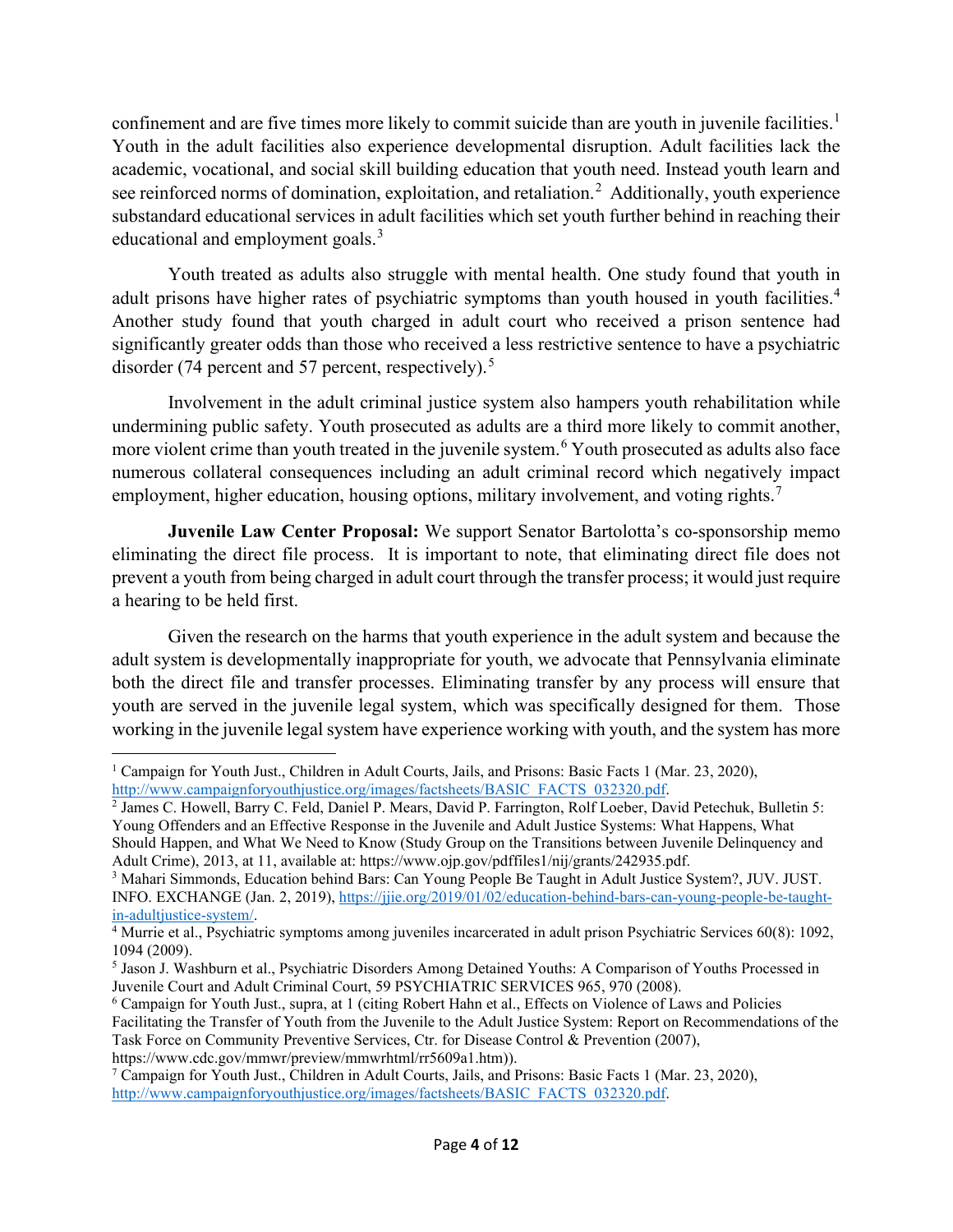appropriate services for youth. Underscoring the harms of this system, a youth formerly incarcerated as an adult stated: "I did come out of prison a different person — but I **did not** come out a better person. I came out more angry, more physically and mentally unhealthy, and more lost than I had ever been."

#### **Recommendation 15-Out-of-Home Placement**

Senators Camera Bartolotta and Anthony Williams have introduced a co-sponsorship memorandum to encompass Recommendation 15 of the Task Force report which proposes to limit when youth can be removed from their home and sent to out-of-home placement.<sup>[5](#page-8-4)</sup> The Task Force heard testimony, and the research and data show that placements are harmful to youth, interfere with positive transitions into adulthood, are ineffective, and are used inequitably in Pennsylvania. The stories of youth at Glen Mills, Wordsworth, and most recently the Delaware County Juvenile Justice Center illustrate the inhumane treatment our youth receive at these facilities. Youth are routinely subject to aggression from staff, lack of privacy, discrimination, and seclusion and restraint. During a Care, Not Control Townhall held in December of 2020, Jihid Maye testified to the physical abuse he suffered at a placement facility to which he was sent, and Ishale Watson explained his experiences with discrimination in placement as an LGBTQIA youth. The experiences of youth in the harmful conditions present within placement facilities have also been discussed [Broken Bridges Report,](https://jlc.org/sites/default/files/attachments/2018-12/2018BrokenBridges-FINAL-WEB_0.pdf) a report by Advocates for Youth Justice (formerly called Juveniles for Justice).

Additionally, youth are usually sent to placements far away from their families, leaving them isolated and vulnerable. Adolescence and young adulthood are a vital time for brain development, and removing youth from their communities, families, and other caring adults and restricting their ability to have age-appropriate experiences and opportunities during this time can delay, limit, or otherwise inhibit their normal development.<sup>[6](#page-9-0)</sup>

Dr. Edward Mulvey, PhD testified before the Task Force that out-of-home placement, including longer lengths of stay do not reduce recidivism.<sup>[7](#page-9-1)</sup> Further, out-of-home placements are typically much more expensive than community-based care.<sup>[8](#page-9-2)</sup> The data the Task Force reviewed also underscores how inequitably placement is used: most youth are sent to out-of-home placement for non-felony, non-person offenses.<sup>[9](#page-9-3)</sup> Since 2009 the most serious offense for at least two-thirds of youth entering the juvenile justice system has been either a misdemeanor or contempt from Magisterial District Court for failing to pay a fine.<sup>10</sup> Equally egregiously, the data shows significant racial disparities in placement decisions. Black youth account for 38% of written allegations, but  $47\%$  of placement decisions.<sup>11</sup> Hispanic males account for 10% of written allegations, and 13% of placement dispositions.<sup>[12](#page-9-6)</sup> White males, in contrast, account for 34% of written allegations, but only 28% of placement dispositions.<sup>[13](#page-9-7)</sup>

**Juvenile Law Center proposal:** We agree with the premise of this recommendation to limit the use of placement to certain offenses. However, this recommendation is too reliant on court discretion and risk assessment tools to achieve that goal. Judicial discretion and risk assessment tools have allowed for the racial disparities and inequalities currently present in youth placement. We advocate for strengthening the language of this recommendation by codifying specific exclusions to limit the universe of youth that can be sent to placement. We suggest prohibiting placement for the following categories of youth:

a. Any youth under the age of 14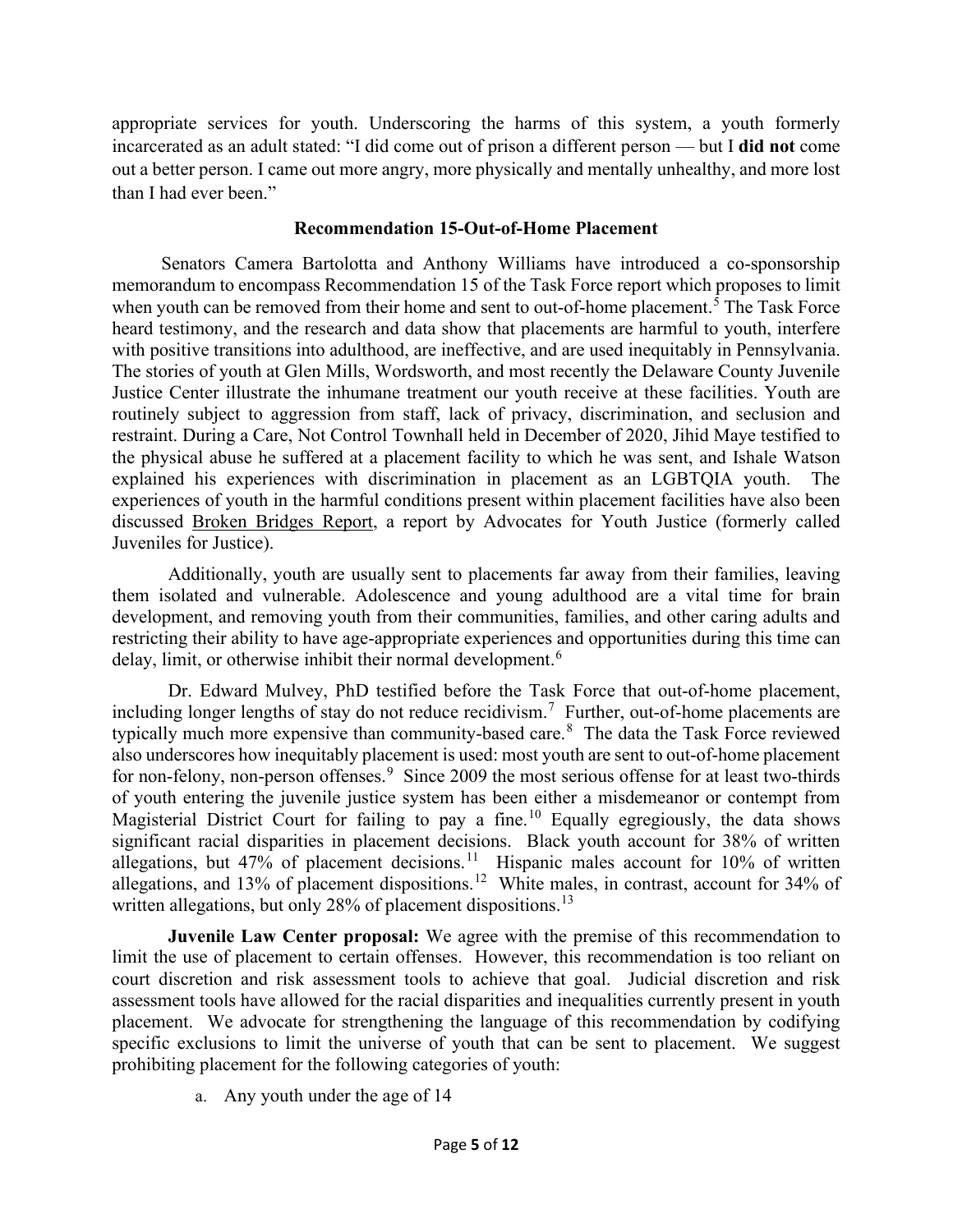- b. Any youth on a written allegation of a misdemeanor offense or nonviolent felony
- c. Youth who are charged with a status offense, probation violation, or nonpayment offines, fees, or restitution
- d. Youth who are pregnant or are parents of children born in the past year.

This proposal will significantly limit the use of placement, while also maintaining the goal of public safety. We also suggest that the recommendation be amended to clarify that youth adjudicated of sex offenses are not removed from their homes unless there is a finding that the youth is a high-risk to reoffend. Recidivism rates are actually lower for sex offenses than they are for other offenses as youth generally mature out of those behaviors. In Pennsylvania, the low recidivism rate of juvenile sex offenders is exceptionally pronounced: between 2007 and 2012, less than 2% of youth adjudicated delinquent of rape, involuntary deviate sexual intercourse, or aggravated indecent assault, excluding inchoate offenses, were subsequently adjudicated delinquent for similar offenses.<sup>[14](#page-9-8)</sup> Lastly, we advocate that the language specifically prohibit placement for technical probation violations as those minor violations are a major driver of outof-home placements.

#### **Recommendation 14- Pre-Adjudication Detention**

Senators Camera Bartolotta and Anthony Williams have introduced a co-sponsorship memorandum to encompass Recommendation 14 which limits the circumstances for which pre-adjudication detention can be used.<sup>[15](#page-9-9)</sup> Like placements, detention settings impose serious harm on youth. We therefore advocate for reducing the use of detention. While detained, youth are removed from their homes and communities which are their primary support systems.<sup>[16](#page-10-0)</sup> Studies show that youth in detention have higher rates of depression, anxiety, and other mental health conditions.<sup>[17](#page-10-1)</sup> Youth in detention also lose access to educational opportunities and are more likely to disengage from school and become system-involved in the future.<sup>[18](#page-10-2)</sup> In Pennsylvania, when detention is ordered, youth are detained for an average of 17 days, and in 25% of those instances, youth are held longer than 24 days.<sup>19</sup> The data illustrates that racial disparities are present in the detention context much like the other areas of our juvenile justice system.<sup>[20](#page-10-4)</sup> The Task Force data uncovered that Black youth made up 62% of pre-adjudication detention admissions while only making up  $38\%$  of written allegations.<sup>[21](#page-10-5)</sup> In contrast, white youth only made up 20% of detention admissions, despite comprising  $45\%$  of written allegations.<sup>[22](#page-10-6)</sup>

**Juvenile Law Center Proposal:** Statutorily based criteria are necessary to reduce Pennsylvania's reliance on detention. Recommendation 14 contains such criteria but creates exceptions if a youth poses "a substantial risk of harm to others and there is no alternative to reduce the risk of harm to others." This language functionally invalidates the specific criteria set forth because it continues to authorize detention for youth who are under 14 or are pregnant or parents of children born in the past year. As explained above, detention centers are not developmentally appropriate for any youth. Furthermore, they are often ill-equipped to provide the necessary medical services to youth who are pregnant or have just given birth. The stress and trauma caused by the harmful conditions present in detention centers have an even more deleterious effect on those who are pregnant. Youth need to be with their newborn children during the first year when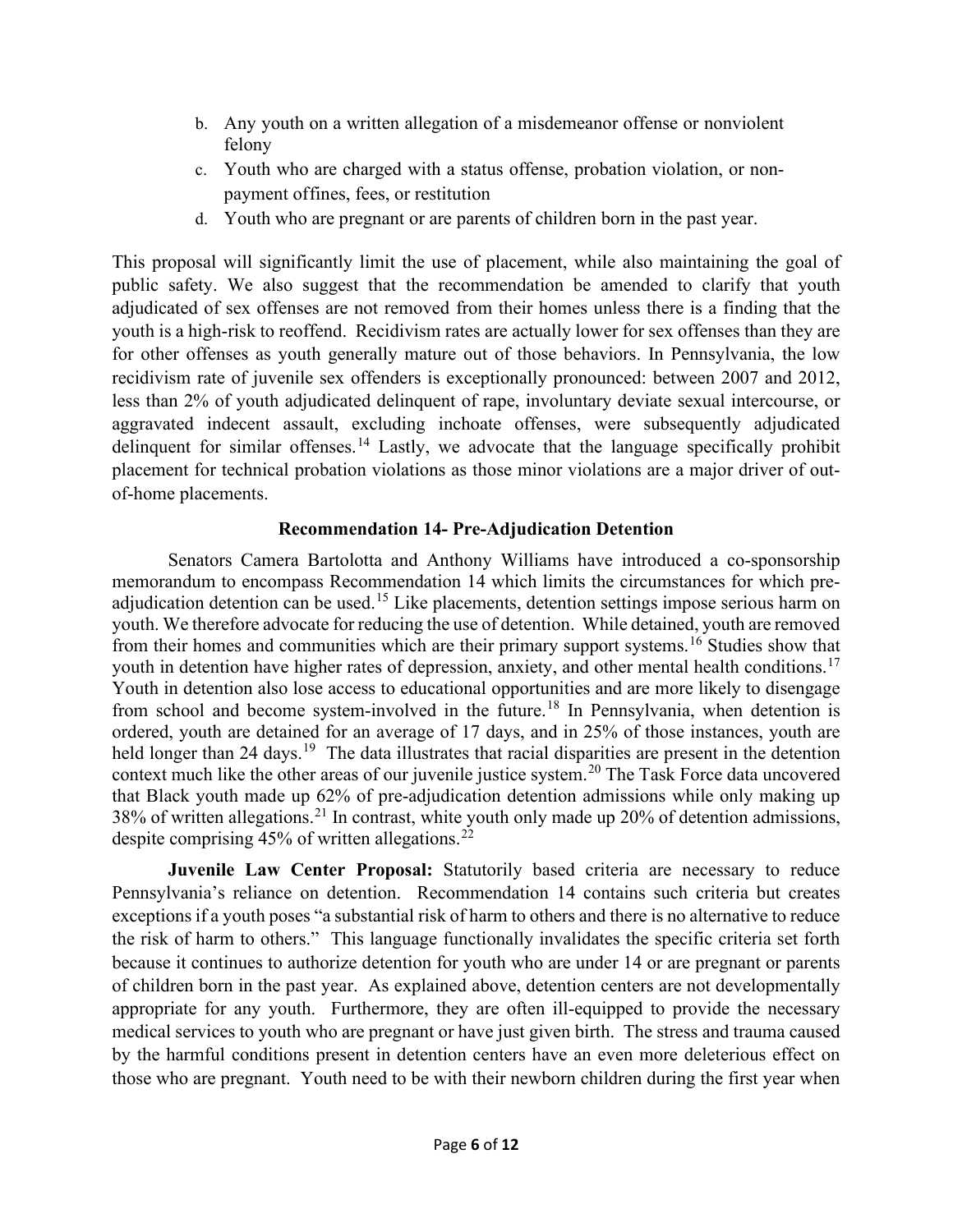crucial development and bonding occurs. We recommend legislation that sets forth the criteria, without this broad exception.

#### **Recommendation 8-Minimum Age of Juvenile Court jurisdiction**

Recommendation 8 would raise the minimum age of juvenile court jurisdiction from 10 to 13.<sup>23</sup> Raising the minimum age of juvenile court jurisdiction will put Pennsylvania in the company of states such as California, Massachusetts, Nebraska, and Mississippi that have all raised their minimum age above  $10^{24}$ 

**Juvenile Law Center proposal:** Although raising the minimum age to 13 is a step forward, we recommend setting the minimum age at 14 instead. This is the age that Advocates for Youth Justice (formerly Juveniles for Justice) recommended based on their own experiences. The 2019 United Nations Global Study on Children Deprived of Liberty also advocates for a minimum juvenile court jurisdiction age of 14 and found that the most common minimum age of criminal responsibility internationally is 14.[25](#page-10-9)

To make the recommendation even stronger, we suggest including another provision clarifying that children 13 and under should receive warnings in the first instance and referrals to voluntary services when further interventions are needed. The model used by the Philadelphia School Diversion Program is one good example of such a program. We also recommend clarifying that these children may not be sent to adult court.

We also recommend eliminating the exception for sex offenses. This exception is not grounded in research. Youth who commit sex offenses are no different from youth who engage in non-sexual delinquent behavior.<sup>[26](#page-10-10)</sup> Multiple studies confirm that children who commit sexual offenses are motivated by impulsivity and sexual curiosity, not predatory, paraphilic, or psychopathic characteristics.<sup>[27](#page-10-11)</sup> With maturation, a better understanding of sexuality, and decreased impulsivity, these behaviors stop. Youth who commit sexual offenses are unlikely to commit another. Over 97% of youth who engage in sexual misconduct never commit another sexual offense. This is true even as to PA youth.<sup>[28](#page-10-12)</sup> Further, the severity of a youth's offense is not predictive of re-offense. A study comparing sexual recidivism rates of children assigned to three groups based on the severity of their offenses found no significant difference in the recidivism rates of the three groups.<sup>[29](#page-10-13)</sup>

Additionally, youth who engage in inappropriate sexual conduct need treatment and intervention, but the juvenile justice system need not be the vehicle to provide that intervention. The child welfare system's interventions and treatment providers can provide appropriate services to address the needs of children between the ages of 10-12. Providing treatment to address inappropriate sexual conduct will minimize deeper penetration into the legal system and ensure intervention that is targeted and effective. The likelihood of criminal prosecution may result in fewer reports when a child engages in inappropriate sexual conduct. Typically, children who engage in this type of conduct do so with siblings or friends.<sup>[30](#page-10-14)</sup> Families will be discouraged from seeking treatment knowing that their child will be prosecuted. Providing interventions outside the juvenile justice system will ensure that children benefit from the treatment necessary to address their inappropriate behaviors.

#### **Recommendation 13-Pretrial Diversion**

Senators Camera Bartolotta and Anthony Williams have introduced a co-sponsorship memorandum to encompass Recommendation 13 which expands the use of pretrial diversion by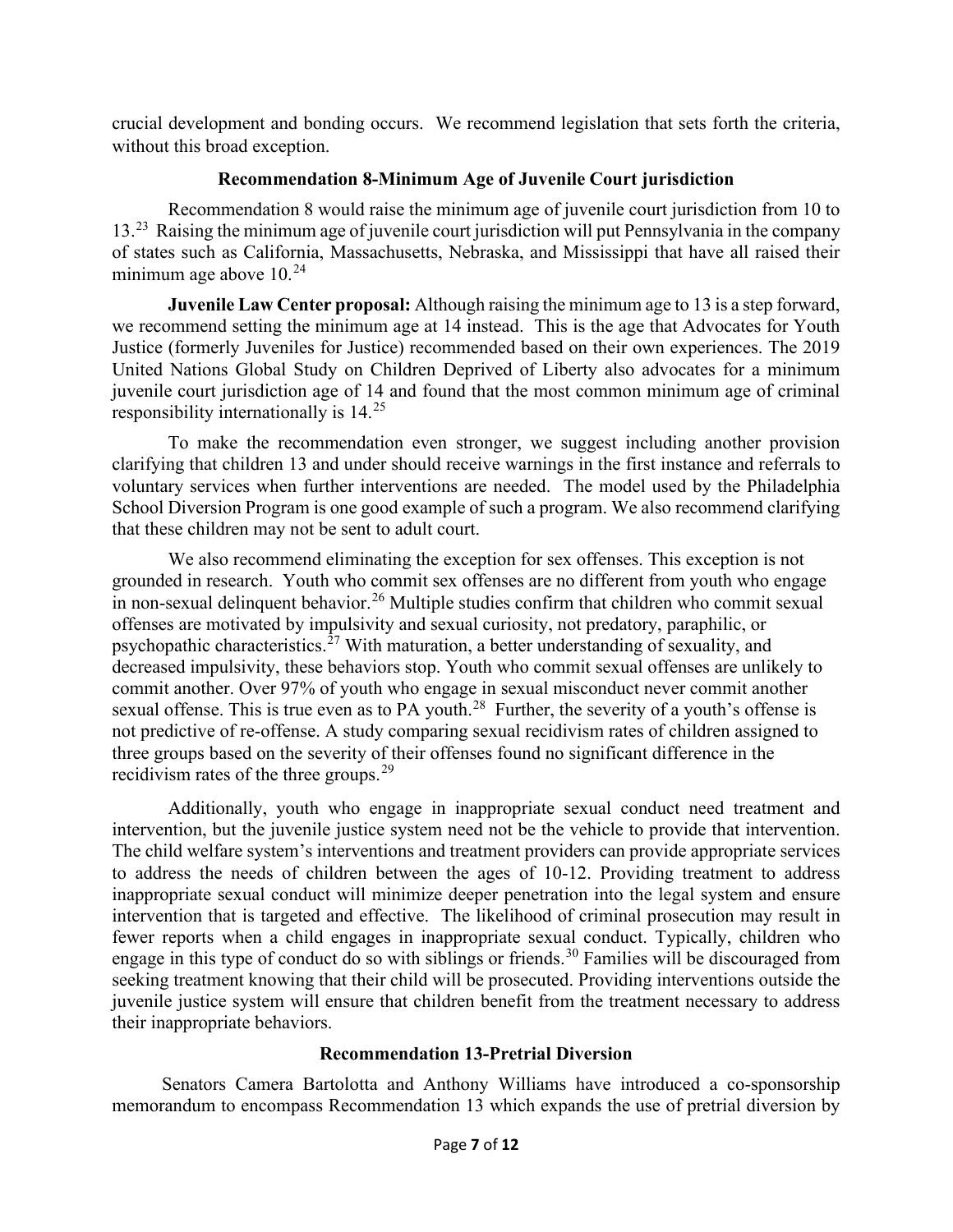outlining circumstances where it is required.<sup>[31](#page-10-15)</sup> Expanding diversion is a key avenue to reducing the overall juvenile justice population and saving the money that is now spent on out-of-home placement. Data shows that diversionary efforts such as informal adjustment have an 80% success rate in Pennsylvania, and among youth who score low risk to reoffend, that rate rises to 87%.<sup>[32](#page-11-0)</sup> Despite the great success of diversion programs, they are only used in 35% of cases. <sup>[33](#page-11-1)</sup> Moreover, 66% of youth assessed as low-risk offenders did not receive pre-petition diversion, and half of misdemeanor charges do not receive pre-petition diversion.<sup>34</sup> Where diversion is used, it is done so inequitably with 48% of white youth receiving diversion compared to only 36% of Black youth and 13% of Hispanic youth.[35](#page-11-3)

Diversion and informal adjustment are underutilized because of the discretion given to juvenile probation officers, district attorneys, and the court to use it. In many counties in Pennsylvania, district attorney's offices oversee admission into diversion programs, often with unclear standards as to which youth can enter the program. Additionally, the criteria juvenile court judges use to determine informal adjustment eligibility also varies with consideration given to factors such as court history, offense, assessed risk level, and victim input.<sup>[36](#page-11-4)</sup> Statutorily requiring diversion/informal adjustment for specific offenses will both increase its utilization and ensure that it is used in a more equitable fashion.

**Juvenile Law Center Proposal:** We support this recommendation and would only advocate that eligibility and admission decisions to these diversion programs are made by the court instead of the district attorney's office to ensure that these statutory criteria are strictly followed.

#### **Recommendation 10-Fines and Fees**

Juvenile Law Center, with national partners, is leading a national campaign dedicated to ending the harmful and unjust fees and fines imposed on youth and their families in the justice system.<sup>[37](#page-11-5)</sup> In the past few years, 15 states, Republican and Democrat, have passed legislation to abolish fines and fees in the juvenile justice system. Through our work with this campaign, we are well versed in best practices in fines and fees. We were pleased to see that Senators Gene Yaw and Amanda Cappelletti introduced a co-sponsorship memo encompassing Task Force Recommendation 10 which eliminates most fines and fees in the juvenile justice system.<sup>[38](#page-11-6)</sup>

For young people, the consequences of fines and fees can be particularly devastating. Youth, due to their age and educational responsibilities, rarely have jobs or other sources of financial resources, rendering them unable to pay juvenile justice costs and fees. Youth and families who cannot pay fees face criminal contempt, civil judgments that follow them into adulthood, probation violations, additional fees, and incarceration. During our 2020 Townhall, David Harrington testified that his probation was prolonged much longer than necessary solely because of an exorbitant amount of court fees and restitution that he could not pay. Fortunately, a community organization helped him settle his debt, but many youth do not receive such assistance and are consequently left under court supervision because of poverty. At the February 24, 2021 Task Force meeting, Shyara Hill also testified to having three additional years of probation solely due to court fees that she was unable to pay.

Additionally, fines and fees increase recidivism. Criminologists Alex Piquero and Wesley Jennings examined the impact of fines and fees on youth, analyzing over 1000 cases.<sup>39</sup> They concluded that youth who had fines and fees imposed on them had higher recidivism rates than those who did not, even when controlling for age, race, gender, and type of offense. $40$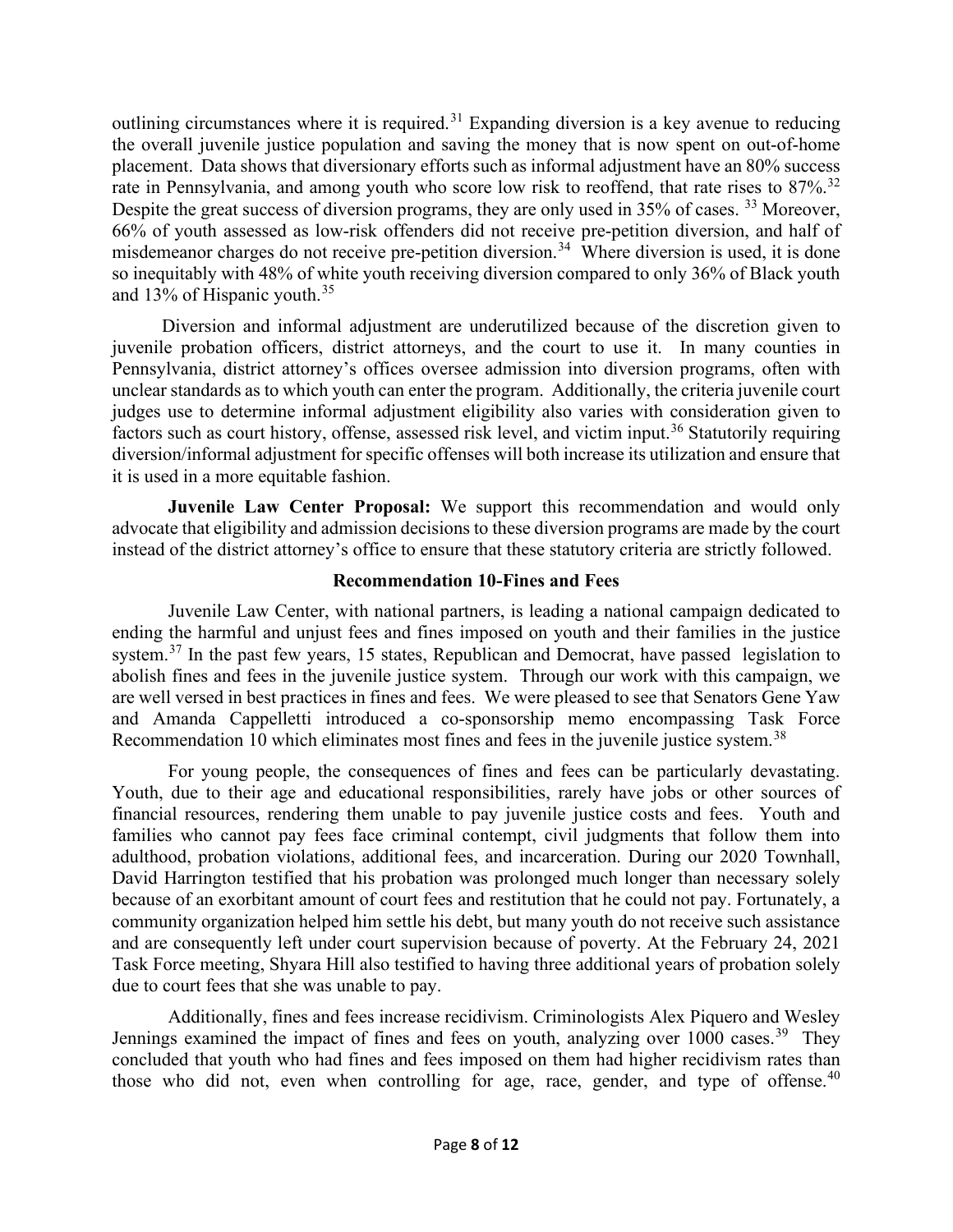Consequently, fines and fees undermine the juvenile justice system's rehabilitative goals and are also not developmentally appropriate.

We note that some diversion programs, such as the Accelerated Rehabilitation Disposition program, require fees for youth to participate and in some cases youth who cannot pay are denied participation. We advocate that any legislation clarify that fines/fees for diversion programs are also eliminated.

**Juvenile Law Center proposal:** While we fully support the Task Force recommendation and co-sponsorship memo as stated, it still authorizes a \$10 to be imposed for the maintenance of a restitution fund. While we believe that legislation would be even stronger and more beneficial if the \$10 fee were removed, the legislation is a huge step forward for the Commonwealth.

<span id="page-8-4"></span><sup>5</sup> Recommendation 15 provides:

- i. The results of a validated risk and needs assessment;
- ii. Whether the youth used a deadly weapon in the commission of the offenses;
- iii. Whether the youth intentionally inflicted significant bodily injury upon another person in the commission of the offenses; and
- iv. The nature of the offense.
- b. The youth has been adjudicated delinquent of a sexual offense and residential treatment is the most appropriate and least restrictive dispositional option.
- c. The court determines that the juvenile is medically in need of residential drug and alcohol or mental health services, after an appropriate evaluation or assessment.
- 2. The court may not remove a youth from home solely for a technical probation violation. This shall not include:
	- a. The violation of a no contact order which places the safety of the community or a victim at risk;
	- b. Repeated violations of probation for an offense involving the threat to, or use or possession of a deadly weapon or the intentional infliction significant bodily injury to a victim;
	- c. The violation of probation for a sexual offense; or
	- d. When the court determines that the juvenile is medically in need of residential drug and alcohol or mental health services, after an appropriate evaluation or assessment.
- 3. In all cases where the court has determined that removal and placement of the youth is the appropriate and least restrictive dispositional option after consideration of the above factors, the court shall set forth its reasons for removal and placement of the youth on the record and in writing.
- 4. The court shall not dispose a youth to out-of-home placement solely because treatment is not available in the community.
- 5. The court shall not remove a youth from home because of concerns related to the family or home environment (neglect, abuse, etc.). Where there are concerns related to abuse, neglect, or dependency, the matter should be referred to the appropriate child welfare agency.
- 6. The model (CPCMS) juvenile delinquency dispositional and post-dispositional review orders should be reviewed by the Juvenile Court Procedural Rules Committee and the AOPC to ensure that the court order cannot be entered unless the court's reasons for the disposition are set forth as required by Pa. P.J.C.P. 512

<span id="page-8-0"></span><sup>1</sup> http://www.pacourts.us/assets/files/page-1316/file-9942.pdf?cb=1608055829240.

<span id="page-8-1"></span><sup>2</sup> [https://www.legis.state.pa.us/CFDOCS/Legis/PN/Public/btCheck.cfm?txtType=PDF&sessYr=2021&sessInd=0&bi](https://www.legis.state.pa.us/CFDOCS/Legis/PN/Public/btCheck.cfm?txtType=PDF&sessYr=2021&sessInd=0&billBody=S&billTyp=B&billNbr=1226&pn=1639) [llBody=S&billTyp=B&billNbr=1226&pn=1639](https://www.legis.state.pa.us/CFDOCS/Legis/PN/Public/btCheck.cfm?txtType=PDF&sessYr=2021&sessInd=0&billBody=S&billTyp=B&billNbr=1226&pn=1639)

<span id="page-8-2"></span><sup>3</sup> [https://www.legis.state.pa.us/CFDOCS/Legis/PN/Public/btCheck.cfm?txtType=PDF&sessYr=2021&sessInd=0&bi](https://www.legis.state.pa.us/CFDOCS/Legis/PN/Public/btCheck.cfm?txtType=PDF&sessYr=2021&sessInd=0&billBody=S&billTyp=B&billNbr=1227&pn=1644) [llBody=S&billTyp=B&billNbr=1227&pn=1644](https://www.legis.state.pa.us/CFDOCS/Legis/PN/Public/btCheck.cfm?txtType=PDF&sessYr=2021&sessInd=0&billBody=S&billTyp=B&billNbr=1227&pn=1644)

<span id="page-8-3"></span><sup>4</sup> [https://www.legis.state.pa.us/CFDOCS/Legis/PN/Public/btCheck.cfm?txtType=PDF&sessYr=2021&sessInd=0&bi](https://www.legis.state.pa.us/CFDOCS/Legis/PN/Public/btCheck.cfm?txtType=PDF&sessYr=2021&sessInd=0&billBody=S&billTyp=B&billNbr=1228&pn=1640) [llBody=S&billTyp=B&billNbr=1228&pn=1640](https://www.legis.state.pa.us/CFDOCS/Legis/PN/Public/btCheck.cfm?txtType=PDF&sessYr=2021&sessInd=0&billBody=S&billTyp=B&billNbr=1228&pn=1640)

<sup>1.</sup> Youth may not be removed from the home as the disposition for an adjudication of delinquency, unless the court determines that one of the following applies:

a. The youth poses a risk to the safety of the community or a victim. In determining whether the youth poses a risk to the safety of the community or a victim, the court shall consider: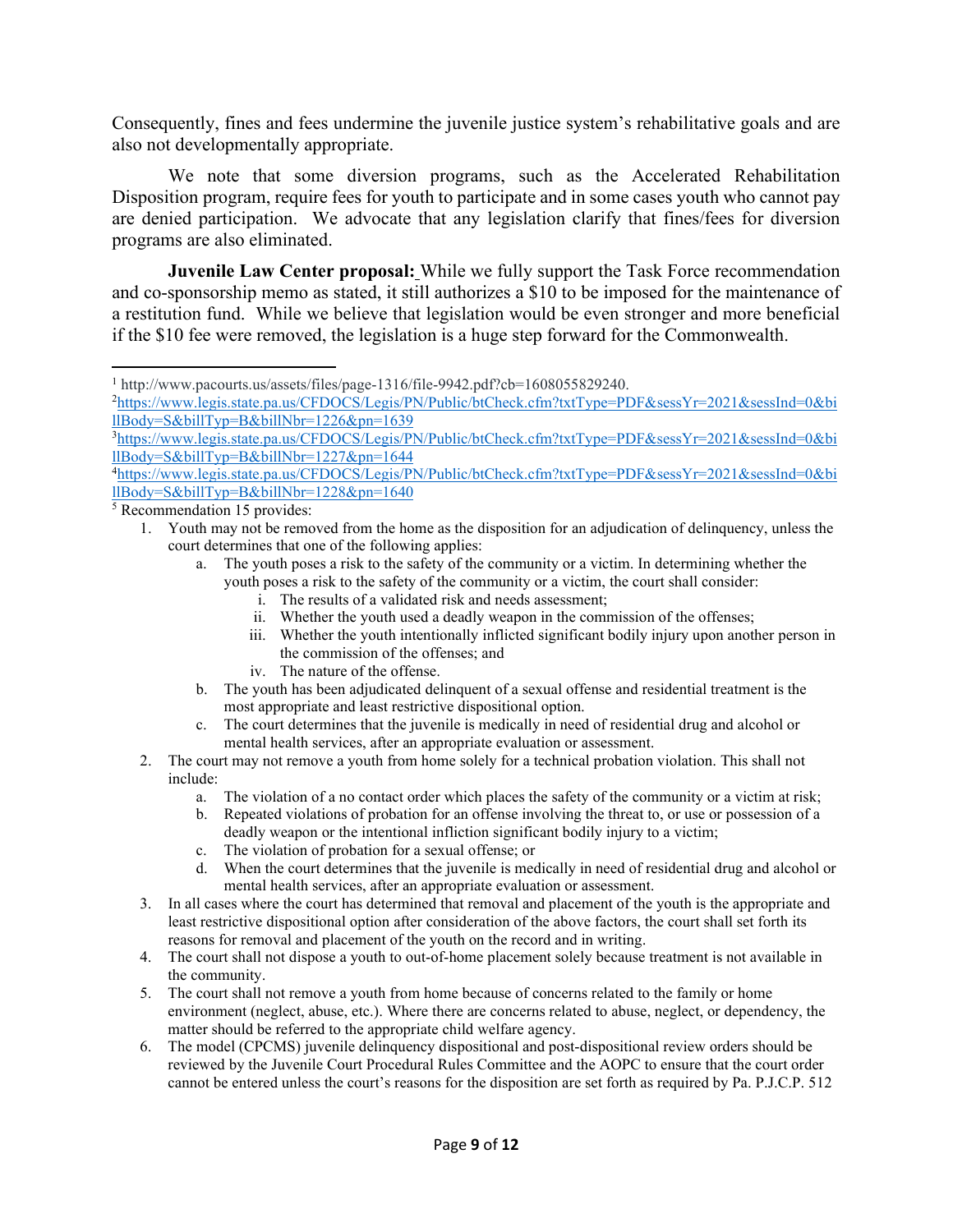and 42 Pa C.S. § 6352(c) as added to the Juvenile Act by Senator Baker's Act 22 of 2012 (including, if the juvenile is removed from the home, why the court found that the out-of-home placement ordered is the least restrictive type of placement that is consistent with the protection of the public and the juvenile's treatment, supervision, rehabilitation, and welfare).

<span id="page-9-0"></span><sup>6</sup> The Annie E. Casey Foundation, The Road to Adulthood: Aligning Child Welfare Practice with Adolescent Brain Development (2017), https://www.aecf.org/m/resourcedoc/aecf-theroadtoadulthood-2017.pdf (The "strain" that incarceration and restrictive practices can put on a child's development in the delinquency system is even more extreme than the challenges described in this publication with respect to youth in the child welfare system. 36 Transforming Justice: Bringing Pennsylvania's Young People Safely Home from Juvenile Justice Placements The takeaway is the same: age-appropriate, community based services that come with connection with family and caring adults support healthy development as youth transition to adulthood.).

<span id="page-9-1"></span> $7$  www.pacourts.us/assets/files/page-1316/file-9942.pdf?cb=1608055829240.

<span id="page-9-2"></span><sup>8</sup> www.pacourts.us/assets/files/page-1316/file-9928.pdf?cb=1608055999508.

<span id="page-9-4"></span><span id="page-9-3"></span><sup>9</sup> *Id.*

<sup>10</sup> www.pacourts.us/assets/files/page-1316/file-9667.pdf?cb=1612449479147.

<span id="page-9-5"></span><sup>11</sup> *Id.*

<span id="page-9-6"></span><sup>12</sup> *Id.*

<span id="page-9-7"></span><sup>13</sup> *Id.*

<span id="page-9-8"></span><sup>14</sup> PA. JUV. CT. JUDGES' COMMISSION, THE PENNSYLVANIA. JUVENILE JUSTICE RECIDIVISM REPORT: JUVENILES WITH CASES CLOSED IN 2007, 2008, 2009, 2010, 2011, OR 2012, at 91 (Sept. 2016),

<span id="page-9-9"></span>https://www.jcjc.pa.gov/Publications/Documents/Recidivism/Pennsylvania%20Juvenile%20Justice%20Recidivism %20Report-Juveniles%20with%20Cases%20Closed%202007-2012.pdf . 15 Recommendation 14 provides:

- 1. The following youth shall not be placed in detention prior to adjudication:
	- a. Any youth under the age of 14, unless the court determines the youth poses a specific, immediate, and substantial risk of harm to others and there is no alternative to reduce the risk of harm to others.
	- b. Any youth on a written allegation of a misdemeanor offense or nonviolent felony
	- c. Youth who are charged with a status offense, probation violation, or non-payment of fines, fees, or restitution.
	- d. Youth who are pregnant or are parents of children born in the past year, unless the court determines the youth poses a specific, immediate, and substantial risk of harm to others and there is no alternative to reduce the risk of harm to others.
	- e. Any youth who does not pose a specific, immediate, and substantial risk of harm to another person.
- 2. No youth shall be placed in detention solely due to:
	- a. A lack of supervision alternatives or service options;
	- b. A parent or guardian avoiding legal responsibility;
	- c. A risk of self-harm;
	- d. Contempt of court;
	- e. Violations of a valid court order; or
	- f. Technical violations of probation or aftercare unless there is probable cause that the juvenile poses a specific, immediate, and substantial risk of harm to others.
- 3. At the detention hearing, a youth shall not be placed or allowed to remain in detention unless:
	- a. They have scored as detention-eligible on a validated detention risk assessment, which may not be overridden to place a youth in detention.
	- b. There is probable cause that community-based alternatives to detention are insufficient to 1) secure the presence of the youth at the next hearing as demonstrated by the record or 2) protect the safety of another person from serious threat.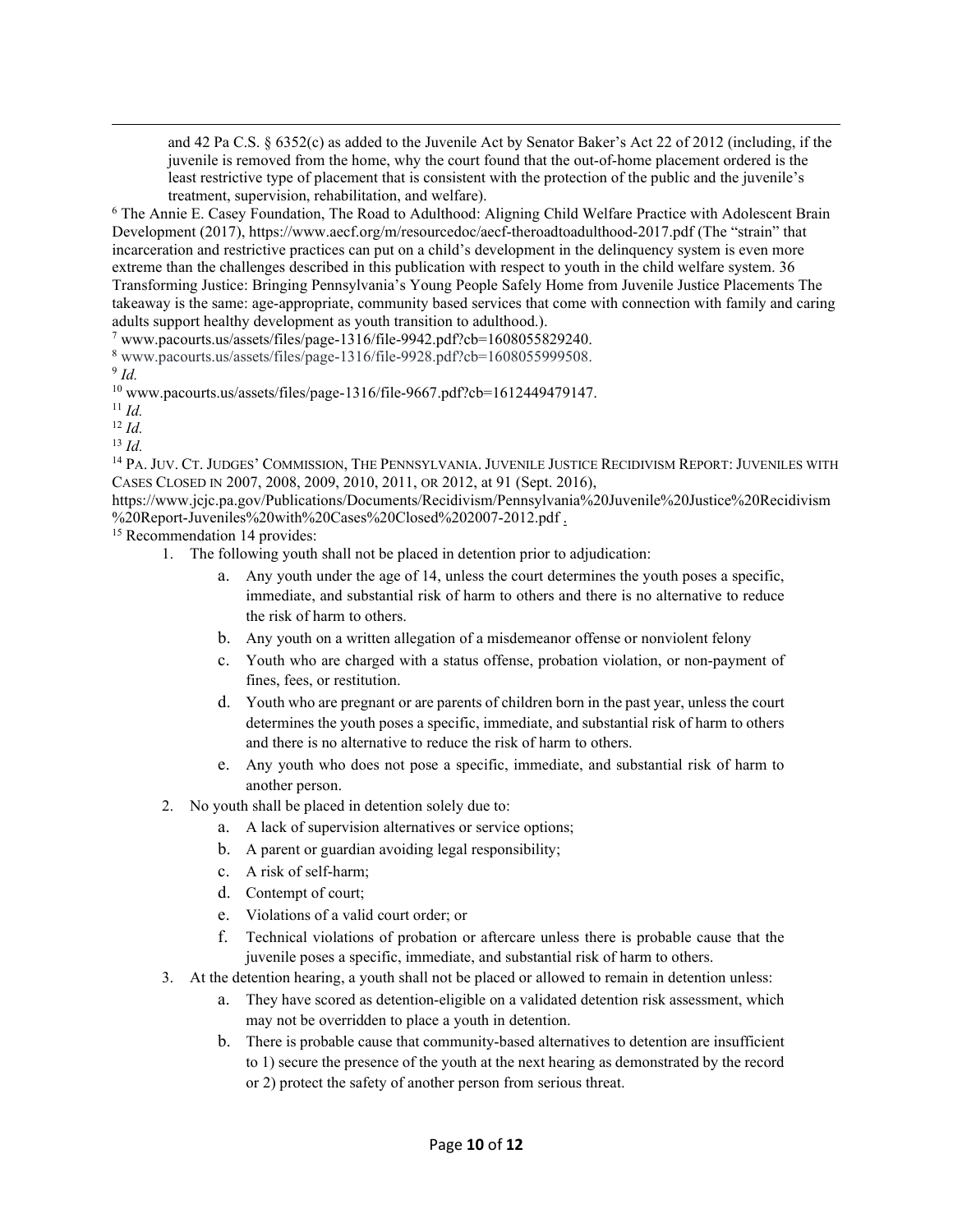- 4. Detention shall never be required.
- 5. Expand access to community-based alternatives to detention which do not include the use of electronic monitoring, such as evening and afterschool reporting centers.
- 6. A youth shall not spend more than 20 cumulative days in detention prior to adjudication. This 20-day limit may only be extended at the request of the youth or upon a written finding of specific, immediate, and substantial risk of harm to others.

<span id="page-10-0"></span><sup>16</sup> Justice Policy Institute, The Dangers Of Detention 6 (2006), http://www.justicepolicy.org/images/ upload/06- 11 rep dangersofdetention ji.pdf.

<span id="page-10-1"></span> $17 \overline{Id}$ . at 6.

<span id="page-10-2"></span><sup>18</sup> Id. at 9; Kareem L. Jordan, U.S. Dep't of Justice, Office of Juvenile Justice and Delinquency Program, Preventive Detention and Out-of-Home Placement: A Propensity Score Matching and Multilevel Modeling Approach (Fall 2012).

<span id="page-10-3"></span><sup>19</sup> http://www.pacourts.us/assets/files/page-1316/file-9667.pdf?cb=1616160976533.

<span id="page-10-4"></span><sup>20</sup> *Id.*

<span id="page-10-5"></span><sup>21</sup> *Id.*

<span id="page-10-6"></span><sup>22</sup> *Id.*

<span id="page-10-7"></span><sup>23</sup> Recommendation 8 provides:

1. Raise the minimum age for a written allegation of delinquency against a youth from 10 to 13, except for murder or sexual offenses which would be designated as a Felony in the First Degree if they were committed by an adult, for which the minimum age of jurisdiction shall remain 10. County Children and Youth agencies shall prioritize services to children who are alleged to have committed a delinquent act or crime, other than a summary offense, while under the age of 13 years.

Remove the juvenile court's jurisdiction over offenses referred to court on contempt for non-payment of fines/fees in Magistrate court.

<span id="page-10-8"></span><sup>24</sup> CA Welf & Inst Code § 602; MGL c.119, §§ 52; Neb. Rev. Stat. Ann. § 43-247(1)-(2); and MS Code § 43-21-

<span id="page-10-9"></span>605. 25 United Nations, General Assembly, "Global Study on Children Deprived of Liberty: report of the Independent Expert," A/74/136 (11 July 2019): 20, available at https://undocs.org/en/A/74/136.

<span id="page-10-10"></span><sup>26</sup> Elizabeth Letourneau & Michael Miner, *Juvenile Sex Offenders: A Case Against the Legal and Clinical Status Quo*, 17 SEXUAL ABUSE: J. RES. & TREATMENT 293, 313, 331 (2005); Michael F. Caldwell et al., *An Examination of the Sex Offender Registration and Notification Act as Applied to Juveniles: Evaluating the Ability to Predict Sexual Recidivism*, 14 PSYCHOL., PUB. POL'Y, & L. 89 (2008), *available at* 

http://www.ncjfcj.org/sites/default/files/examinationofthesexoffender.pdf

<span id="page-10-11"></span><sup>27</sup> Michael F. Caldwell, *What We Do Not Know About Juvenile Sexual Re-Offense Risk*, 7 CHILD MALTREATMENT 291 (2002); Elizabeth Letourneau & Michael Miner, *Juvenile Sex Offenders: A Case Against the Legal and Clinical Status Quo*, 17 SEXUAL ABUSE: J. RES. & TREATMENT 293, 331 (2005); Judith Becker & Scotia Hicks, *Juvenile Sexual Offenders: Characteristics, Interventions, & Policy Issues*, 989 ANN. NY ACAD. SCI. 397, 399-400, 406 (2003); Michael Caldwell, et al., *Study Characteristics & Recidivism Base Rates in Juvenile Sex Offender Recidivism*, 54 INT'L J. OFFENDER THERAPY & COMP. CRIMINOLOGY 197, 197-98 (2010).

<span id="page-10-12"></span><sup>28</sup> PA. JUV. CT. JUDGES' COMMISSION, THE PENNSYLVANIA. JUVENILE JUSTICE RECIDIVISM REPORT: JUVENILES WITH CASES CLOSED IN 2007, 2008, 2009, 2010, 2011, OR 2012, at 91 (Sept. 2016),

https://www.jcjc.pa.gov/Publications/Documents/Recidivism/Pennsylvania%20Juvenile%20Justice%20Recidivism

<span id="page-10-13"></span><sup>29</sup> Franklin E. Zimring et al., *Sexual Delinquency in Racine: Does Early Sex Offending Predict Later Sex Offending in Youth and Young Adulthood?*, 6 CRIMINOLOGY & PUB. POL'Y 507 (2007).

<span id="page-10-15"></span><span id="page-10-14"></span><sup>30</sup> [https://www.rainn.org/statistics/children-and-teens.](https://www.rainn.org/statistics/children-and-teens)<br><sup>31</sup> Recommendation 13 provides:

- 1. Require Informal Adjustment or other pre-petition diversion for any youth who has fewer than two prior pre-petition diversions for:
	- a. All misdemeanors and all nonviolent felonies, except firearm related offenses.
- 2. Other conditions of informal adjustment: